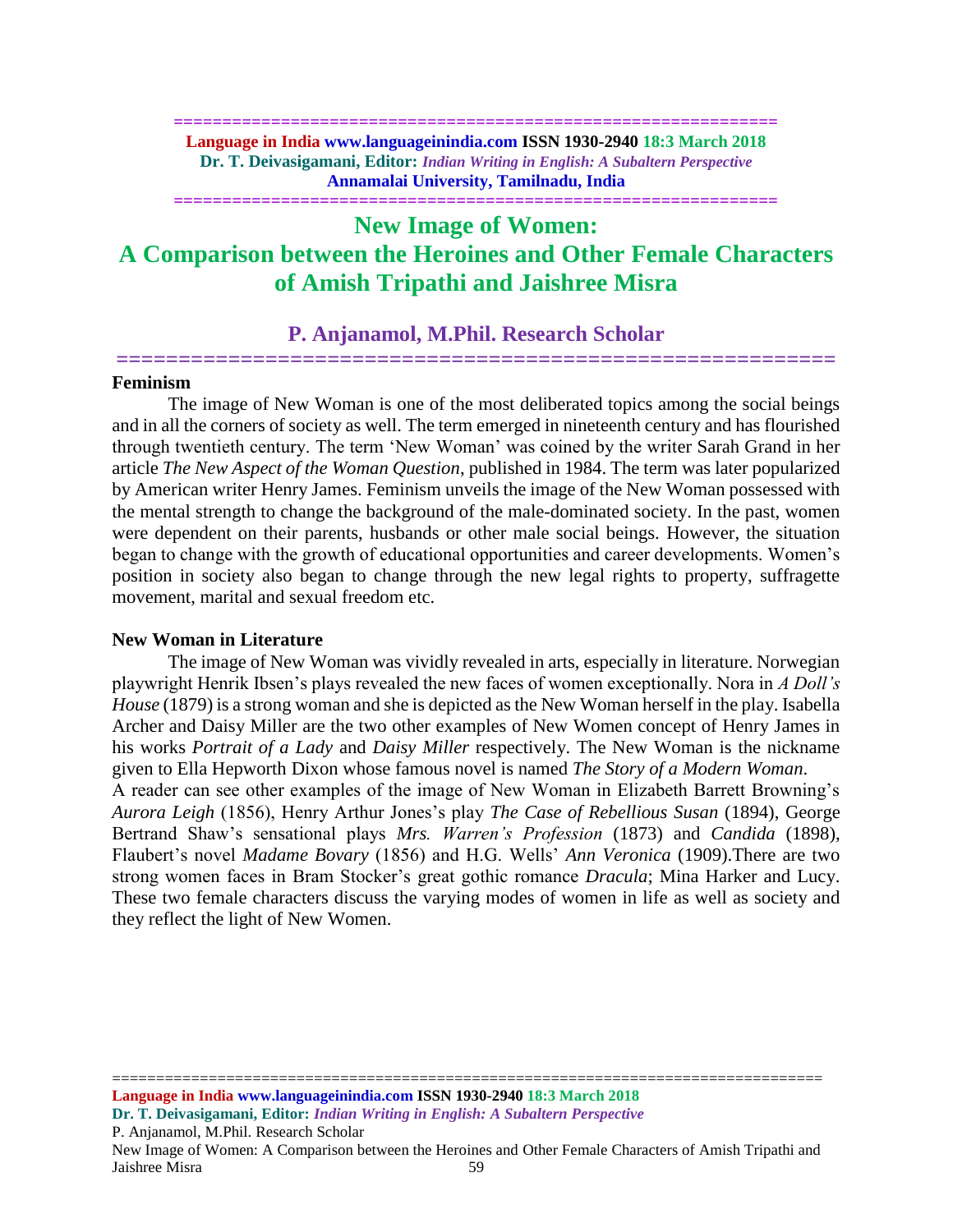

When the reader comes to contemporary Indian English literature, he or she can catch the feminist ideals of writings from the works of Amish Tripathi and Jaishree Misra. They are the two famous writers of present time India. Amish's three books in *Shiva Trilogy* and two books in *Ram Chandra Series* are celebrated works in the contemporary world of literature. Simple, but powerful style of writing, undeniably great characterization, the notion of interlinking of myths with modern scientific facts and marvelous, subtle and unforgettable background settings are the specialty of this writer. However, it can be said that, the strong characterization is the most beautiful fact which made him a best seller writer. He can vividly portray the difficulties and subtleties of each character in his works. His concept of woman is exceptional. He gives a strong impact of New Woman in his works such as *The Immortals of Meluha*, *The Secret of the Nagas*, *The Oath of Vayuputras*, *Scion of Ikshvaku*and*Sita: Warrior of Mithila*.

# **Jaishree Misra**



**Language in India www.languageinindia.com ISSN 1930-2940 18:3 March 2018 Dr. T. Deivasigamani, Editor:** *Indian Writing in English: A Subaltern Perspective* P. Anjanamol, M.Phil. Research Scholar New Image of Women: A Comparison between the Heroines and Other Female Characters of Amish Tripathi and Jaishree Misra 60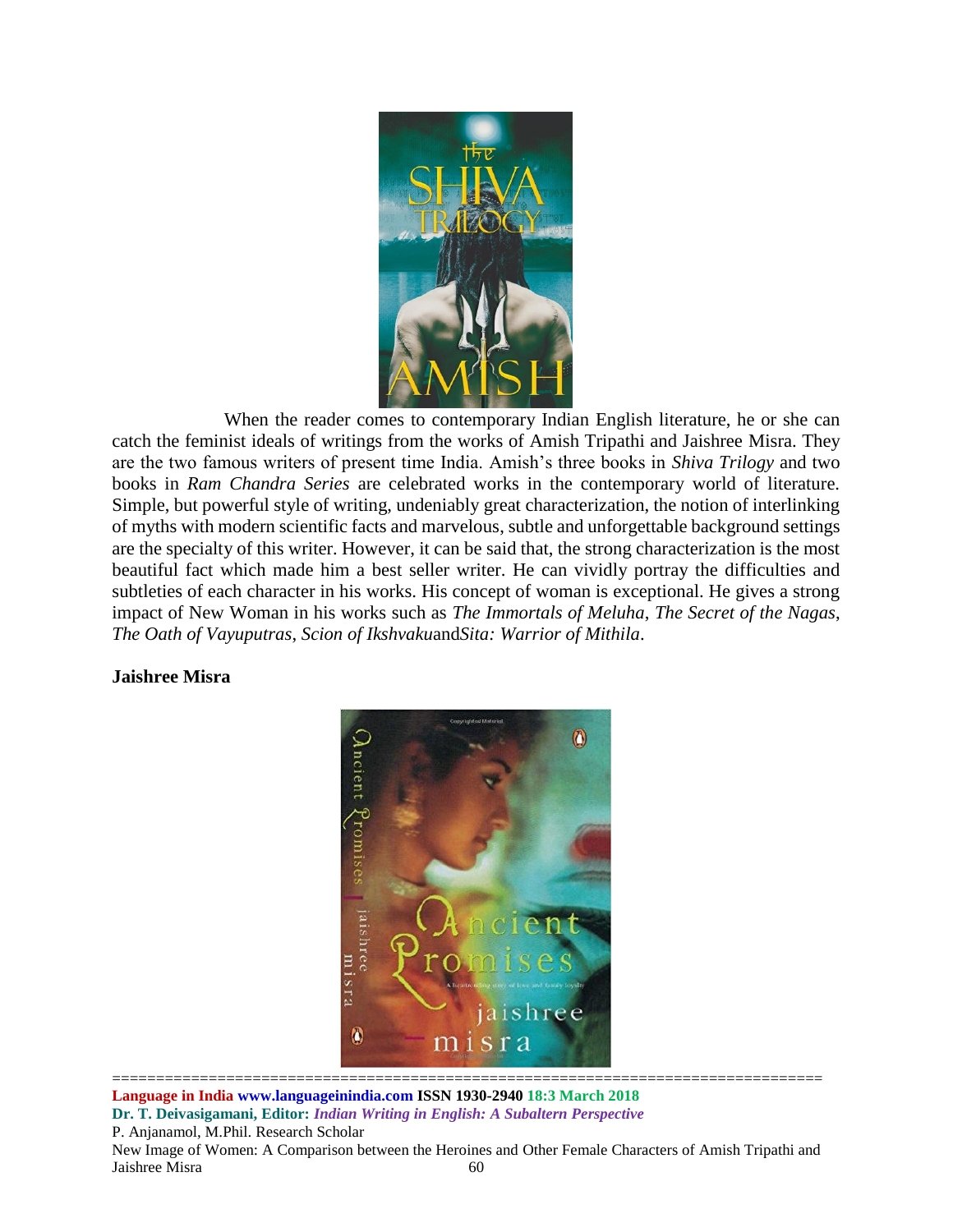Jaishree Misra is another great writer in the present era of Indian – English writings who gained the love of readers with her debut novel *Ancient Promises*. The novel is considered as her semi-autobiographical work in which she tells the story of Janaki. Not only Janaki, but Misra's all other women characters are different in their nature and behaviour. In the presentation of each character, Misra holds subtle notions and strong viewpoints depicting women characters in different perspectives of feminism.

### **Amish Tripathi**

Amish Tripathi became the well-known and best seller writer of India by making Lord Shiva, the Hindu deity, from an ordinary tribal head to a super hero and the prophesied evil destroyer – Neelkanth. It is the one sentence definition of *Shiva Trilogy*. However, Tripathi presents the female characters with a keen observation of their behaviour, thoughts and all other activities. The female characters in *Shiva Trilogy* are Sati, Queen Kali, Krittika, Anandmayi etc. They all are presented as powerful persons with marvelously strong words and actions. Sometimes, even the protagonist Shiva may turn to be immobile before the intense stare and determined will of Sati, his wife.

Amish Tripathi presents Sati as a warrior and the real suit of Shiva in all aspects. Sati is the precise label of love, sincerity, loyalty, courage and integrity. She is courageous and is ready to fight to the last breath of hers, but she is the true follower of her custom and tradition. She does not try to change the civilization of her land, even if she is affected with the unfair law of that custom. At first, she belongs to the group of 'Vikarma' people - the untouchables, who lead the life of an outcast. Sati becomes a Vikarma, because she gives birth to a stillborn child. However, when Shiva offers to save the Vikarma people from leading the life of an outcast, Sati replies him infuriately that she does not need his protection and she cannot be saved. Sati's fury shows that she does not like to be compassionated by others. At the same time, when Sati comes to know that her own child and her twin sister are Nagas (the Naga people is also outcast by the rule) she courageously brings them to the palace where she and her family lives.

Sati's love towards her husband is strong and polite. Nevertheless, she is not under the shades of her husband's or other male characters. She has her own opinions and decisions, but always makes sure that her decisions are true and not harmful to others. Sati is a real warrior, because she fights with the enemies even to her last breath. She dies after a long fight between the Egyptian, Swuth who had no respect towards women. However, he exclaims at the courage of Sati and her powerful defense against him. Finally, he says that the killing of Sati will be his life's honour.

Not only Sati, but all other female characters like Veerini, Queen Kali, Anandmayi, Krittika also have their own will and they possess great personality. Queen Kali is also a good fighter and compassionate ruler. She is a Naga and takes the responsibility of caring Ganesh, the Naga child of Sati. Veerini is Sati's mother who loves her family most. She makes the decision to stay with her husband, even though he is wrong, at the time of her own death.

================================================================================= **Language in India www.languageinindia.com ISSN 1930-2940 18:3 March 2018 Dr. T. Deivasigamani, Editor:** *Indian Writing in English: A Subaltern Perspective*

P. Anjanamol, M.Phil. Research Scholar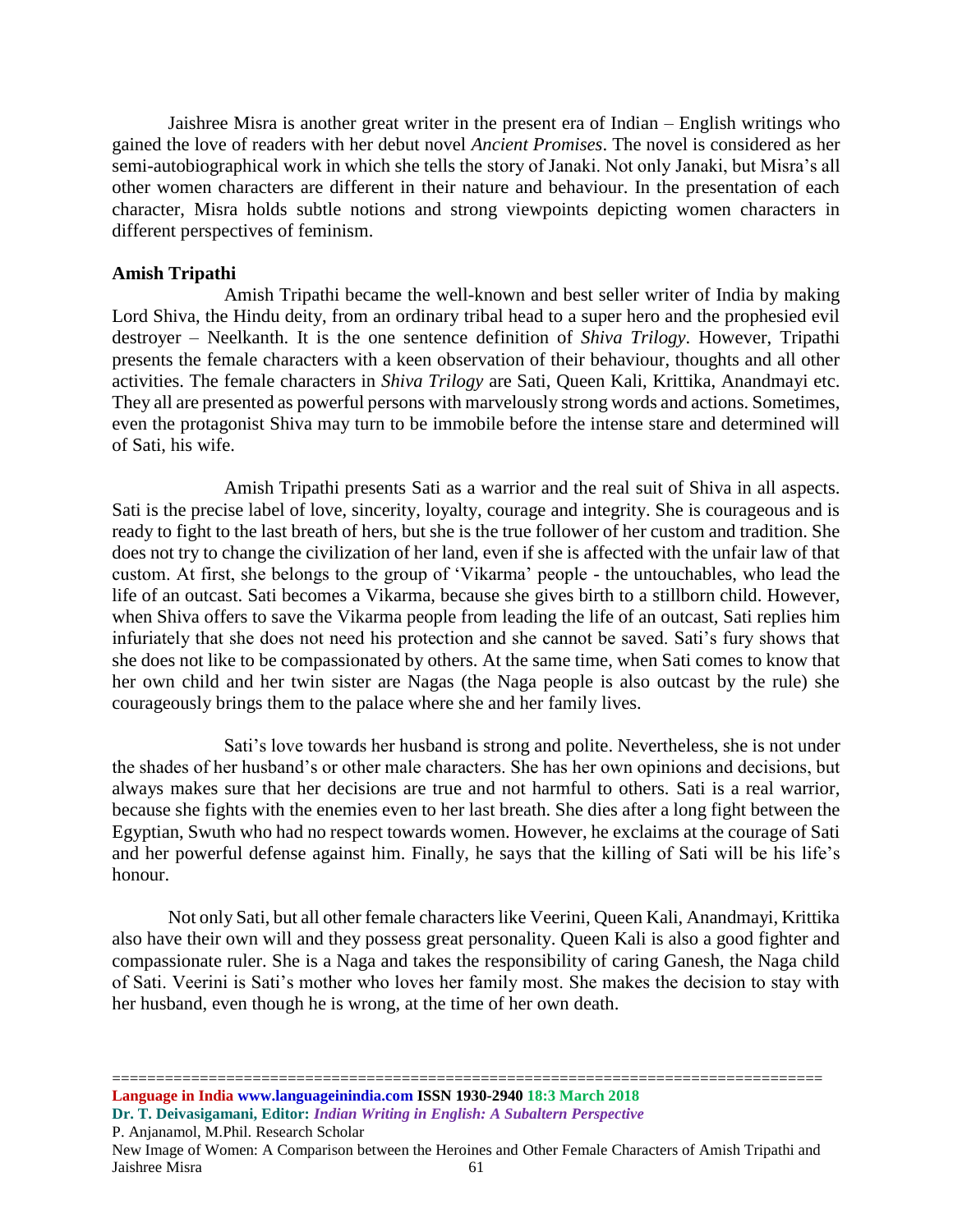In *Ram Chandra Series*, Tripathi presents Sita, the princess of Mithila, as a powerful and strong-willed woman. She is not only the warrior princess but also the prime minister of Mithila.

# **Jaishree Misra – Hard Realities of Human Life**

Amish Tripathi's stories and characters are related to myths and the background of the story belongs to ancient times. He has created a world of divinity through his novels. On the other hand, Jaishree Misra writes about the harsh realities of human life and her heroines are the true ones who suffer under the male dominated milieus. A reader can find that, in JaishreeMisra's novels depict the female surroundings in their marriages mostly. Her famous novels are *Ancient Promises*, *Rani*, *Afterwards*, *Secrets and Lies* etc. The only historical novel of Misra is *Rani* in which she portrays the life of Rani Lakshmi Bhai, the freedom fighter.

The semi – autobiographical novel *Ancient Promises* deals with the life of Janaki; may be the writer's own self. Janaki's sufferings as a dutiful daughter, an obedient wife and a responsible mother are vividly represented. In *Afterwards*, Misra presents the character Maya and her mental agonies in her marriage. Maya is rejected by her father also.

In *Secrets and Lies*, there are four main female characters who suffer at many reasons. Samira and Bubbles suffer with their loveless husbands and unhappy married life. They adjust with their married life, without any complaints, due to the well beings of their children and the present social status where they live. Zeba Khan is Bollywood actress who is always busy, but sometimes she feels loneliness. Anita is also an unmarried woman, who later engaged with a man Hugh, her colleague.

*A Scandalous Secret* is Misra's novel in which she portrays the life of Neha. *A Love Story for My Sister* is an investigative novel by Jaishree Misra in the terms of feminism and female sufferings. *Secrets and Sins*, *Rani* etc are her other notable novels in which she presents the mental agonies and sufferings of women in differently set background and great characterization.

In all the novels of Jaishree Misra depict the courageous women with big deal of sufferings. These sufferings often caused by their own faulty doings or mistakes. However, these sufferings are implemented by their patriarchal surroundings. The female characters of Misra are sometimes weak, but gradually gain courage and confidence to face the harsh realities of life. Janaki, Samira, Bubbles, Neha, Zeba, Anita, Lily, Sonya, Tara etc are fine examples of Jaishree Misra's creative talent. All these females are entirely different in their nature and their viewpoints. They represent the various parts of human lives. Their circumstances and living milieus are pictured in high contrast. However, it is clearly said that the writer gives the vivid image of New Woman through these astonishing characters.

Even if the background, plot and other settings are different, the two writers Amish Tripathi and Jaishree Misra present their heroines and other female characters with great respect and place them in the high extremes. The New Woman concept is fabulously used in their works. Once a reader goes through their works, it will be an unforgettable experience and the heroines acquire a fixed place in the reader's heart.

================================================================================= **Language in India www.languageinindia.com ISSN 1930-2940 18:3 March 2018 Dr. T. Deivasigamani, Editor:** *Indian Writing in English: A Subaltern Perspective*

P. Anjanamol, M.Phil. Research Scholar

New Image of Women: A Comparison between the Heroines and Other Female Characters of Amish Tripathi and Jaishree Misra 62